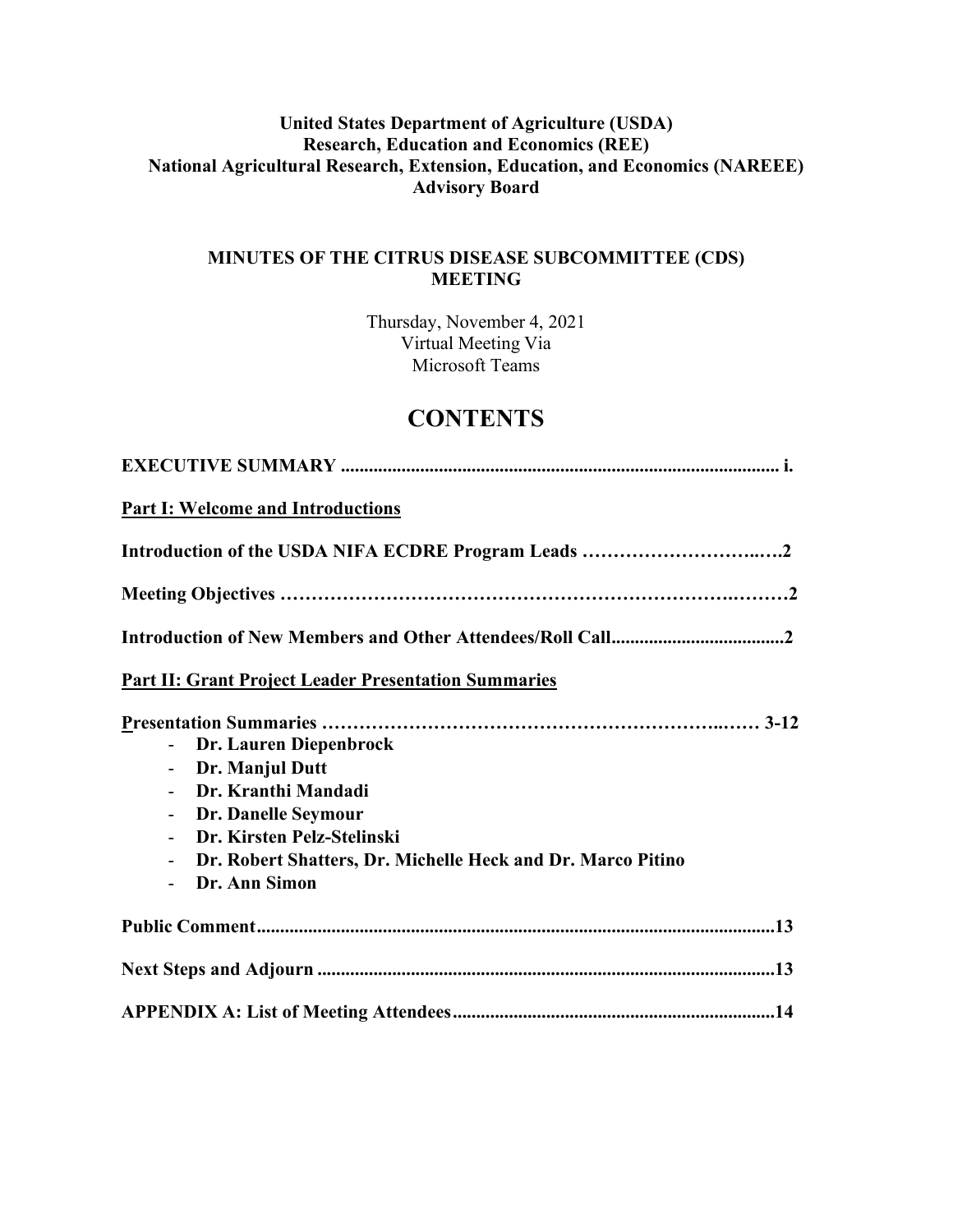# **United States Department of Agriculture Research, Education and Economics (REE) National Agricultural Research, Extension, Education, and Economics (NAREEE) Advisory Board**

#### **MINUTES OF THE CITRUS DISEASE SUBCOMMITTEE MEETING**

November 4, 2021 Consultation with National Institute of Food and Agriculture Emergency Citrus Disease Research and Extension Program Microsoft Teams Meeting

#### **EXECUTIVE SUMMARY**

The Citrus Disease Subcommittee (CDS), a statutory subcommittee of the National Agricultural Research, Extension, Education, and Economics (NAREEE) Advisory Board, met in a public internet session on November 4, 2021, on Microsoft Teams. The primary purpose of this meeting is for the CDS to provide consultation to the National Institute of Food and Agriculture (NIFA) on their Emergency Citrus Disease Research and Extension (ECDRE) Program grants awarded in the previous fiscal year (FY) 2021 and to advise on the Program's priorities in FY22 prior to release of the Request for Pre-Applications (RFPA).

This November 4 meeting was in direct response to the three brief public virtual meetings held via Zoom on October 30, November, and November 13, 2020. At these meetings the main goals were to obtain essential CDS member feedback on the citrus industry's priorities which would then guide the CDS's priorities and NIFA's process for soliciting research proposals and awarding funds to projects supporting those priorities.

Following the presentations, it was announced that the program has \$25,000,000.00 of new funding for FY22. It was encouraged that all go and look at the FY21 RFPAs that is publicly available.

Dr. Erica Kistner-Thomas and Ms. Kate Lewis are following up with the citrus industry representatives and sending them a link to the nine research priorities that have been mandated by Congress. Another meeting will be scheduled, and the research priorities will be fully discussed and how to proceed.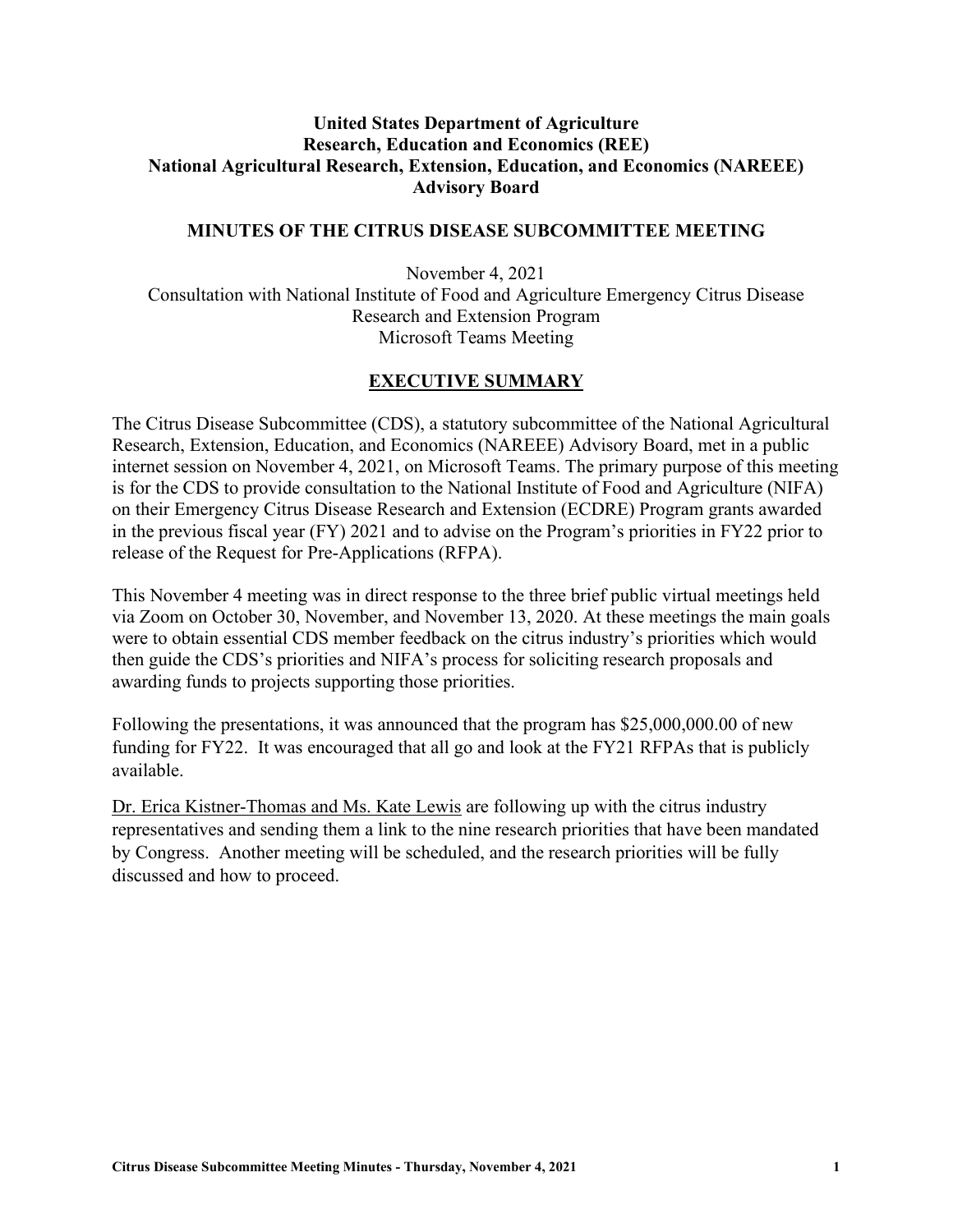### **PART I: Welcome and Introductions**

Ms. Kate Lewis, NAREEE Board Executive Director/Designated Federal Officer (DFO) and the NAREEE Advisory Board Support Coordinator provided the welcome and overview of the meeting agenda. Ms. Lewis also provided an overview of the Federal Advisory Committee Act (FACA) rules, explaining that as Representatives, the CDS members were not subject to the same Conflict of Interest (COI) rules as other FACA members categories and were expected to present their stakeholder group's interests and views, not "objective" and "unbiased" information, although they were cautioned about avoiding an appearance of COI.

Ms. Shirley Morgan-Jordan, the Program Support Coordinator provided housekeeping information and took attendance. The guests on the virtual meeting introduced themselves.

The attendees were as follows: Melanie Abley, Ute Albrecht, Logan Appenfeller, Christopher Boisseranc, Rena Bannister, Ozgur Batuman, Ed Civerolo, Zhanao Deng, Lauren Diepenbrock, Manjul Dutt, Julius Fajardo, Thomas Kirschner, Ann Lichens-Park, Kranthi Mandadi, Melinda Klein, Michelle Heck, Kirsten Pelz-Stelinski, Kari Perez, Timothy Rinehart, Danelle Seymour, Robert Shatters, Anne Elizabeth Simon, Wayne Simmons, Marco Pitino and Zara Wright.

The CDS members present were Harold Browning, Gregory Galloway, John C. Gless, Justin Golding, Julia Inestroza, William "Gee" Roe, III, Mani Skaria, and James Snively.

Ms. Lewis also introduced the three new members on the CDS that were present, Mr. Christopher Boisseranc, Mr. Thomas Kirschner and Mr. Wayne Simmons.

Dr. Erica Kistner-Thomas, the National Program Leader for ECDRE introduced the Program Leads and the meeting objectives as well as introducing the meeting's moderator, Mr. Logan Appenfeller, a Program Specialist in NIFA's Plant Protection Division.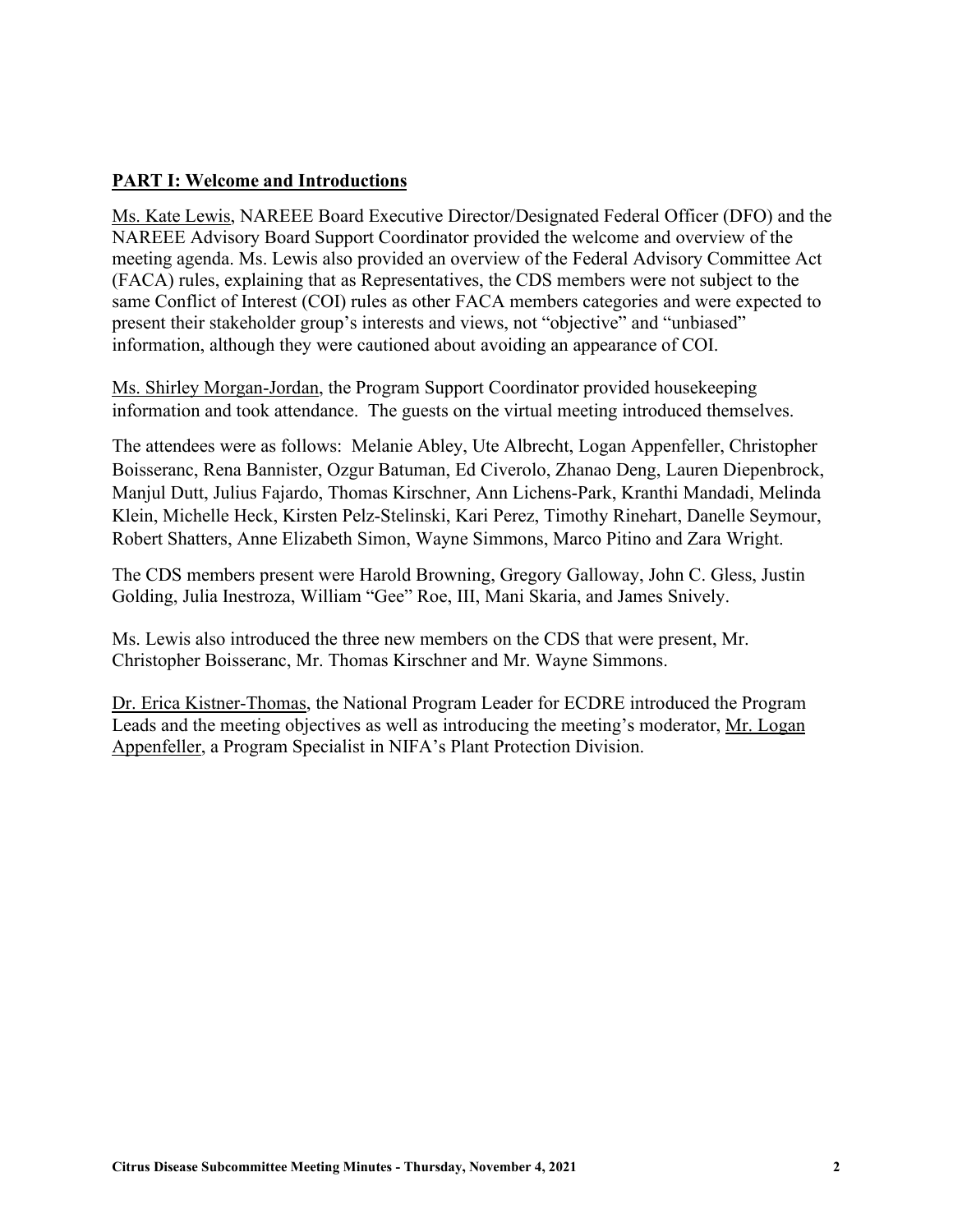# **PART II: Grant Project Leader Presentation Summaries**

*Dr. Lauren Diepenbrock - University of Florida- Citrus Research and Education Center Agreement #: 2021-70029-36054 Project Dates: 09/15/21-09/14/23*

*Presentation Title: Regional Management Strategies for Asian Citrus Psyllid and HLB Prevention in Commercial Groves and Residential Plantings*

#### *Project Summary:*

- 1. Develop a wholistic evaluation and comparison of tools currently being used in replanted citrus fields that are intended to prevent Asian citrus psyllid infestation and subsequent infection by huanglongbing (HLB).
	- Metallized reflective mulch, Individual Protective Covers, red dyed kaolin, and insecticide treatments.
	- Impacts on pests, plant development, water & nutrition needs, plant growth, and economics.
	- 2. Evaluate similar tools for use in residential settings.
	- Metallized "doughnut", Individual Protective Covers, red dyed kaolin, and control (horticultural oil/soap treated).
	- Impacts on pests, plant development, water  $\&$  nutrition needs, plant growth, and ease of use.

#### *Project Objectives:*

#### Commercial Production

- 1. Take current planting to harvest to complete planting through harvest comparison of treatments.
	- Pest management
	- Irrigation and fertigation needs
	- Financial return on investment
- 2. Use data collected from ongoing and continuing work to develop recommendations for growers to successfully implement each of the evaluated tools.

• Update the Florida Citrus Production Guide to include tools if determined to be good practices.

• Develop/updated recommendations for use of these tools.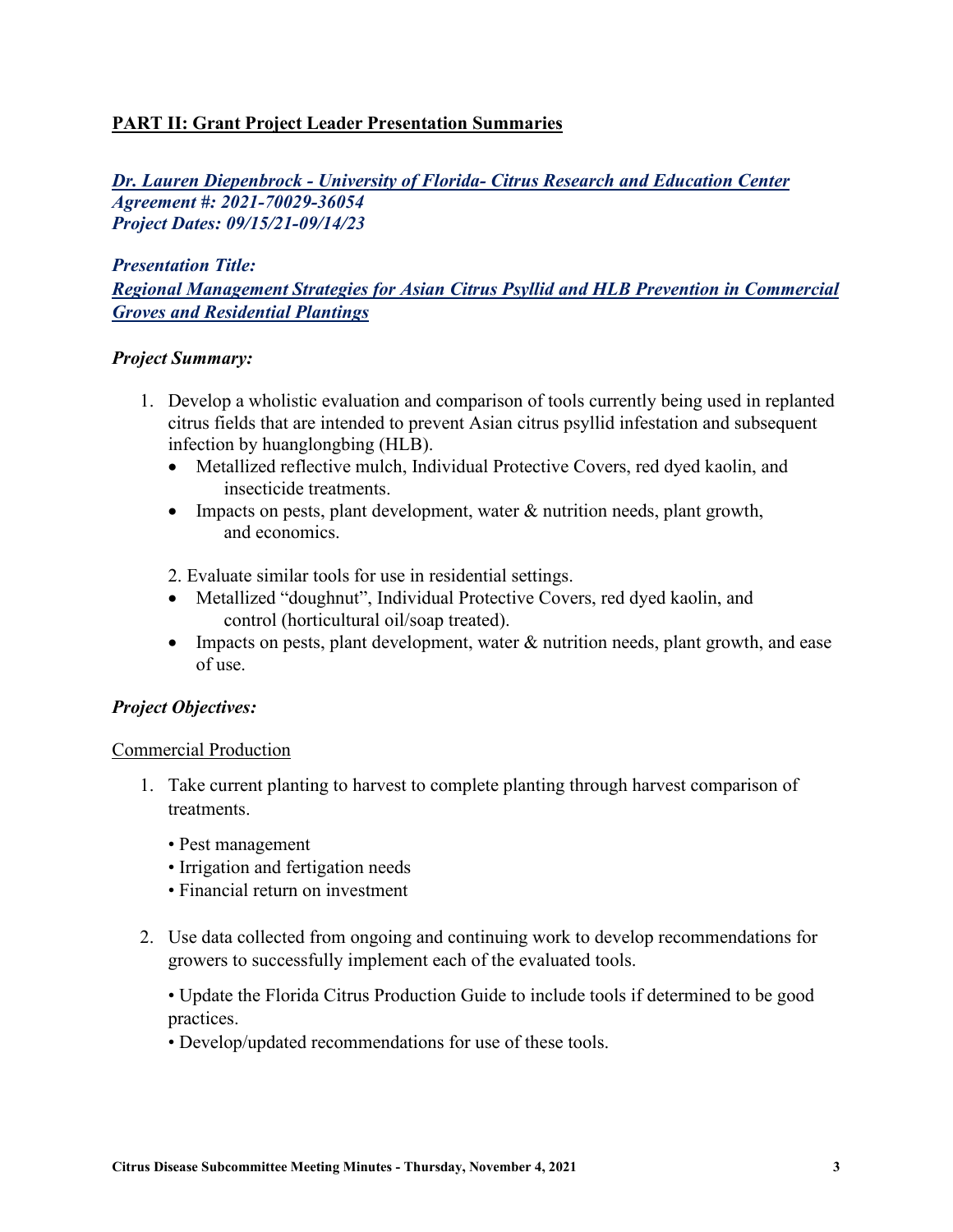#### Residential Citrus

- 1. In partnership with the Florida Master Gardener Volunteers (MGVs) we will evaluate reflective donuts, individual protective covers, kaolin, and control (horticultural oils/soaps).
- 2. Develop recommendations to support residential citrus in Florida and elsewhere.

• Produce extension documents for homeowners providing research-backed recommendations for growing citrus at home.

• Workshops and webinars for residential horticulture agents, master gardeners, and Residents.

### *Presentation Questions, Comments and Answers:*

Dr. Erica Kistner-Thomas asked, "are you focusing on Florida right now and do you have any plans to expand this [project] maybe to California?"

Dr. Diepenbrock answered "we would like to, what we wanted to do was to focus here [on Florida] because we are here, and we have some expertise here. We've been dealing with this for a while. We talked about doing a cap project for this. But the reality is if we felt we needed to do it here first and then build it out from here instead of jumping into a huge project that might be a train wreck." "If we're successful we intend to turn this into a cap, so we can help our California and Texas Partners and everyone in between, but mostly with that focus because those are the two other big areas. It's just [that California and Texas] have some different climatic variables that we can't prepare for it yet."

# *Dr. Manjul Dutt - University of Florida, Lake Alfred, FL Agreement #: 2021-70029-36055 Project Dates: 09/15/2021 - 09/14/2023*

*Presentation Title: SP: Utilizing HLB Tolerant Citrus Germplasm and Understanding Their Role in Mitigating Huanglongbing* 

# *Project Summary***:**

- 1. Breeding and development of durable HLB tolerant cultivars is widely regarded to be the most practical strategy to support long-term control of HLB in the field.
- 2. The **core hypothesis** behind this study is that HLB tolerant Australian lime hybrids can impart resistance to susceptible citrus scions, when used as either rootstock **or** interstock so that trees can fight off the *CLas* pathogen on their own.
- 3. Evaluate and deliver improved HLB tolerant germplasm to the citrus industry stakeholders.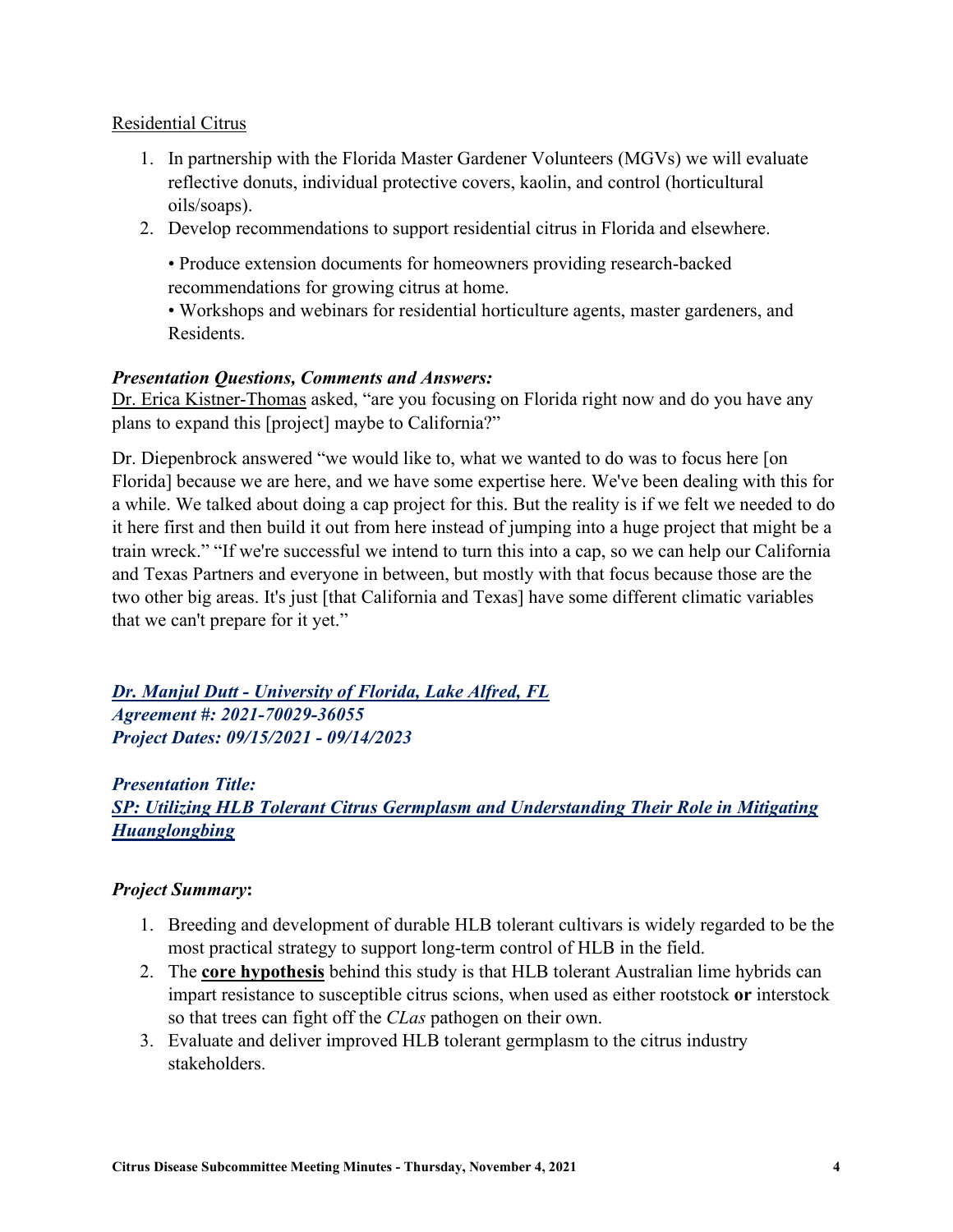# *Project Objectives***:**

- 1. Identify the most effective rootstocks with Australian lime genetics for HLB resistance to the scion.
- 2. Assess the impact of interstocks in protecting scions against HLB.
- 3. Understand the role of metabolites in the HLB resistance process.

#### *Presentation Questions, Comments and Answers:*

Dr. Mani Skaria made a comment from his field experience regarding his 1,000 very small Australian finger lime trees that he planted in a field in 2019-2000. A lot of the trees were killed off in 2021 and an interesting observation was made after the freeze, we had about 20 to 30 varieties in the block and the limes maintained green leaves. For many, many weeks compared to all brown leaves on other specialty trees and after several weeks their leaves were turned brown but the team was able to prune the trees and bring them back to life and are expecting to have some fruit next year.

Dr. Dutt was thankful for Dr. Skaria's input and commented that he has also had similar results. There are trees that have been planted in Lake Alfred, FL between five and seven years old that have gone through a couple of hard freezes and have been able to survive.

Dr. Anne Elizabeth Simon asked "… if anything is known about the susceptibility of the Australian lime hybrids to other citrus pathogens like [the] Citrus, Tristeza virus?"

Dr. Dutt answered that he is currently looking into the Citrus Tristeza virus issue but it is from his understanding the Australian finger limes are more name brand, so you see a wide range of segregation for any trade that you want to look at. He does see a variable response to the Citrus Tristeza virus in the populations industry. And you have certain trees that are highly susceptible to this virus and there are some that are tolerant. And what is controlling the susceptibility factor is not known.

*Dr. Kranthi Mandadi - Texas A&M AgriLife Research Agreement #: 2021-70029-36056 Project Dates: 09/15/2021 to 09/14/2025*

*Presentation Title: CAP- Advanced Testing and Commercialization of Novel Defensin Peptides and Therapies for HLB Control Project* 

#### *Project Summary***:**

- 1. The overall goal is to identify one or more therapies (antimicrobial peptides and small molecules) that can improve citrus tree health under HLB pressure.
- 2. Evaluate potential economic benefit and use/adoption rates of new therapies.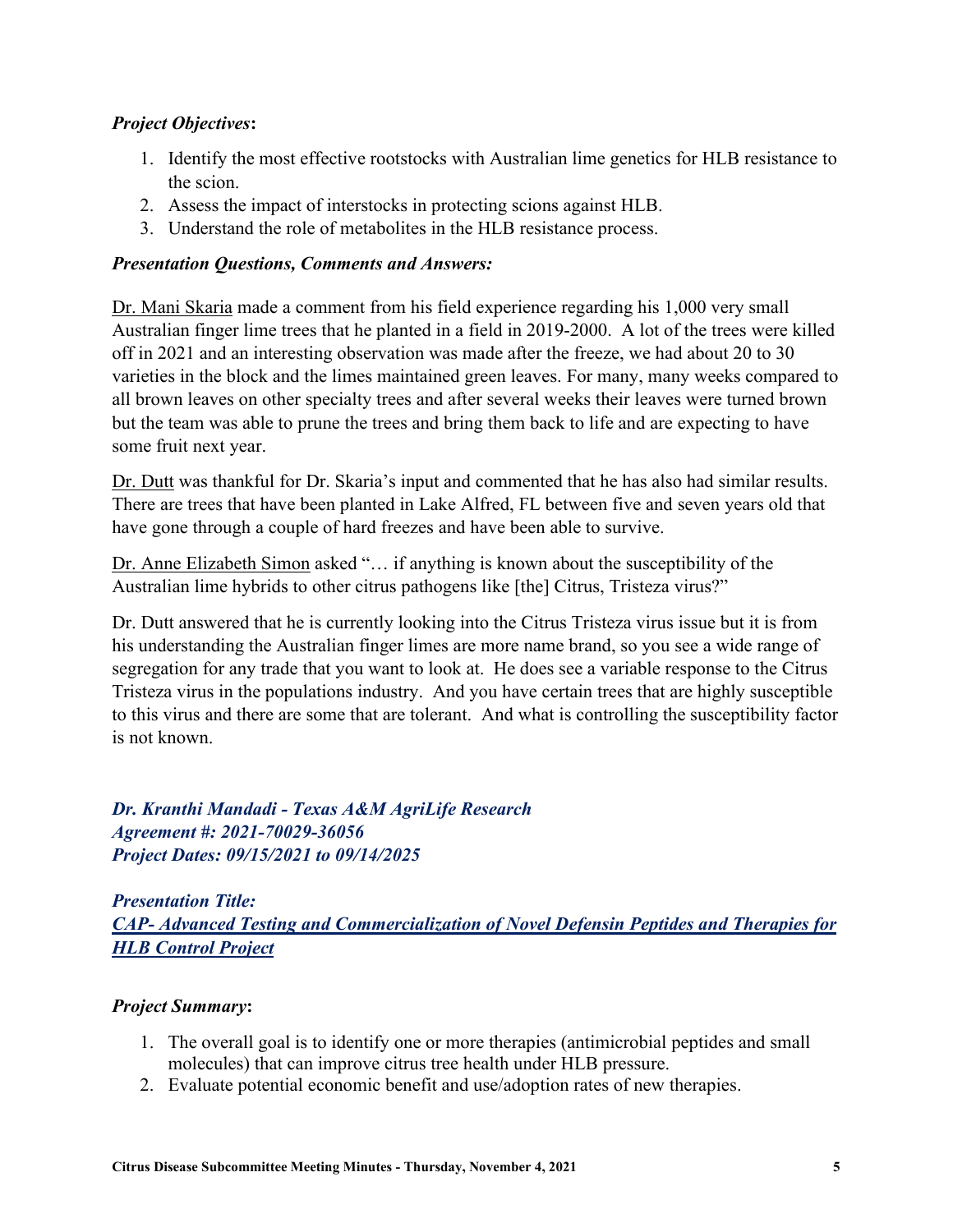3. Commercialization of one or more HLB therapies identified in this project will directly benefit U.S. citrus growers and allied industries by saving the annual economic losses caused by citrus greening.

# *Project Objectives***:**

- 1. Use high throughput pre-screening system to select effective anti-CL as antimicrobial peptides and small molecules.
- 2. Evaluate promising antimicrobial peptides in citrus trees using Citrus tristeza virus (CTV) vector delivery (FL).
- 3. Evaluate promising new small molecule therapies in citrus trees (TX and FL).
- 4. Evaluate the economic feasibility of deploying new HLB therapies (TX, FL and CA).
- 5. Extension and outreach to inform stakeholders on information of new HLB therapies (nationwide).
- *6. NOT FUNDED BY NIFA: In partnership with industry (Southern Gardens Citrus), initiate data collection towards seeking regulatory approvals of the new therapies.*

### *Presentation Questions, Comments and Answers:*

Mr. Appenfeller asked for any questions on Dr. Mandadi's presentation and heard none. Dr. Mandadi's made one last comment and thanked his team and the panel for all the work that has been done. Mr. Appenfeller then moved on to the next presenter.

*Dr. Danelle Seymour – University of California, Riverside Agreement #: 2021-70029-36052 Project Dates: 09/15/2021 – 09/14/2023*

*Presentation Title: SP: Use Performance of 300 Hybrids in Established Field Trials to Map Huanglongbing Tolerance/Resistance Genes and Release Superior New Rootstocks*

#### *Project Summary***:**

- 1. Citrus rootstocks with tolerance to HLB have been widely adopted in Florida over the last decade.
- 2. Current commercial HLB-tolerant rootstocks still suffer significant yield penalty when infected by CLas and require elevated management costs to maintain tree health and productivity.
- 3. Rootstocks with better HLB tolerance are needed.
- 4. Our research will support the selection and release of the next generation of HLB-tolerant rootstocks.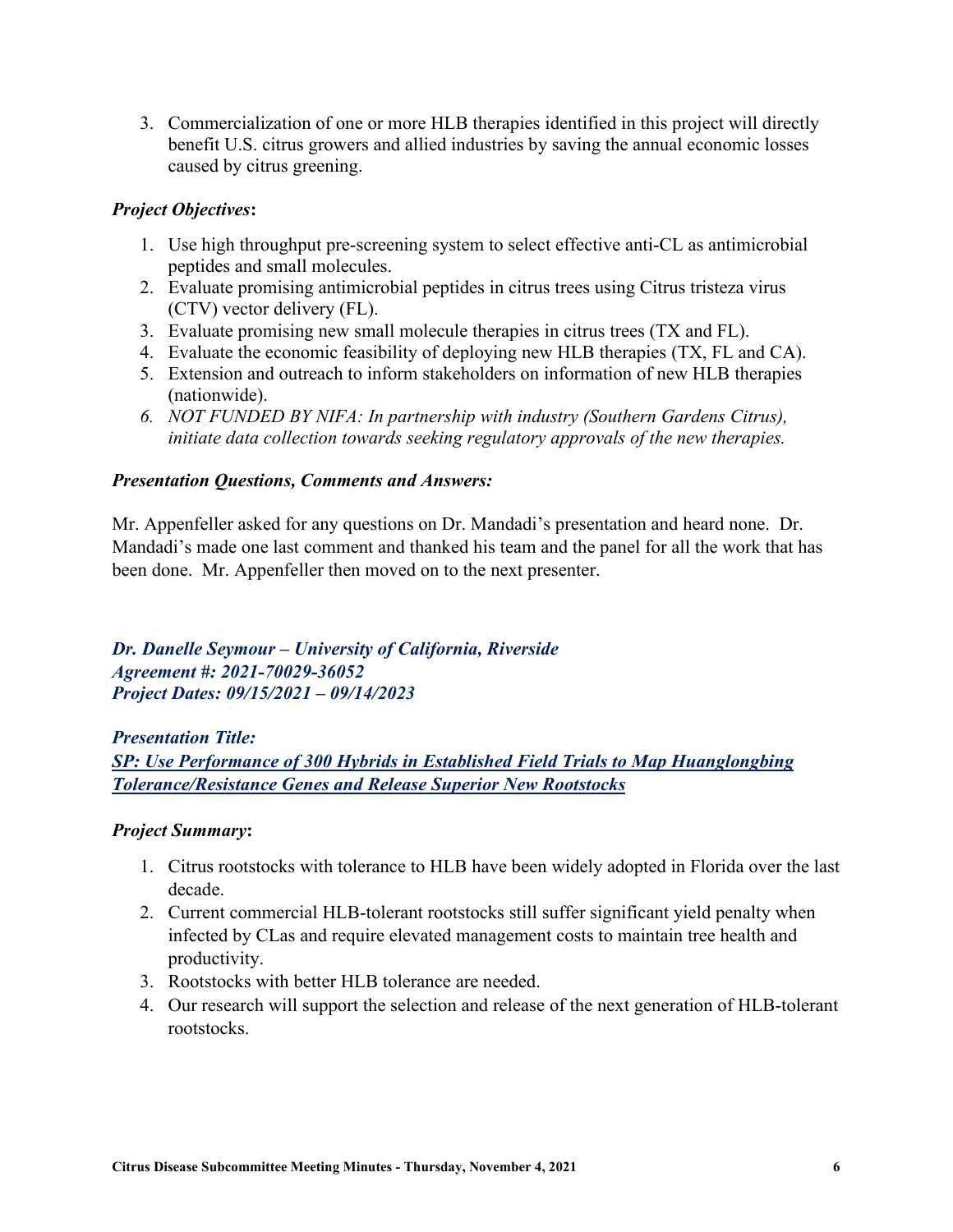#### *Project Objectives***:**

- 1. **Objective 1.1** Identify the best of new hybrid rootstocks for commercial use in HLBendemic and HLB-threatened areas from multi-year performance in the field trials.
- 1.2. **Objective 1.2** Identify the best of new hybrid rootstocks for commercial use in broader regions by additional focused pathogen testing.
- 2. **Objective 2** Leverage quantitative field performance traits to locate and map new genes for HLB tolerance/resistance, along with other traits of horticultural importance.

### *Presentation Questions, Comments and Answers:*

Dr. Mani Skaria asked if there was any more talk about the possible release of at a minimum three rootstock varieties soon?

Dr. Seymour answered that the new rootstock hybrids in these trials were established by Kim Bowman and he and his team have been evaluating them for several years and these evaluations include not only treat performance, but fruit quality and other horticultural traits so they will of course, be HLB tolerant, but also high performing in other respects.

*Dr. Kirsten Pelz-Stelinski - University of Florida Agreement #: 2021-70029-36053 Project Dates: 09/15/2021- 09/14/2023*

*Presentation Title: SP: Targeting the Asian Citrus Psyllid Gut to Block Candidatus Liberibacter Asiaticus Transmission*

#### *Project Summary***:**

**Hypothesis***:* Asian Citrus Psyllid (ACP) gut binding peptides (GBP) that compete with CLas for attachment to the ACP gut and silencing RNAs that downregulate ACP proteins bound by CLas can be exploited to disrupt CLas transmission.

- 1. On completion of this project, we will be ideally positioned for the production of a previously developed insect-based microbial driver (Wolbachia) for delivery of CLas blocking agents for deployment to citrus growers.
- 2. *Wolbachia* will provide an effective means for delivery of the most effective GBP or silencing RNAs in the short term.
- 3. Transformation of citrus for delivery of CLas blocking agents is our long-term goal.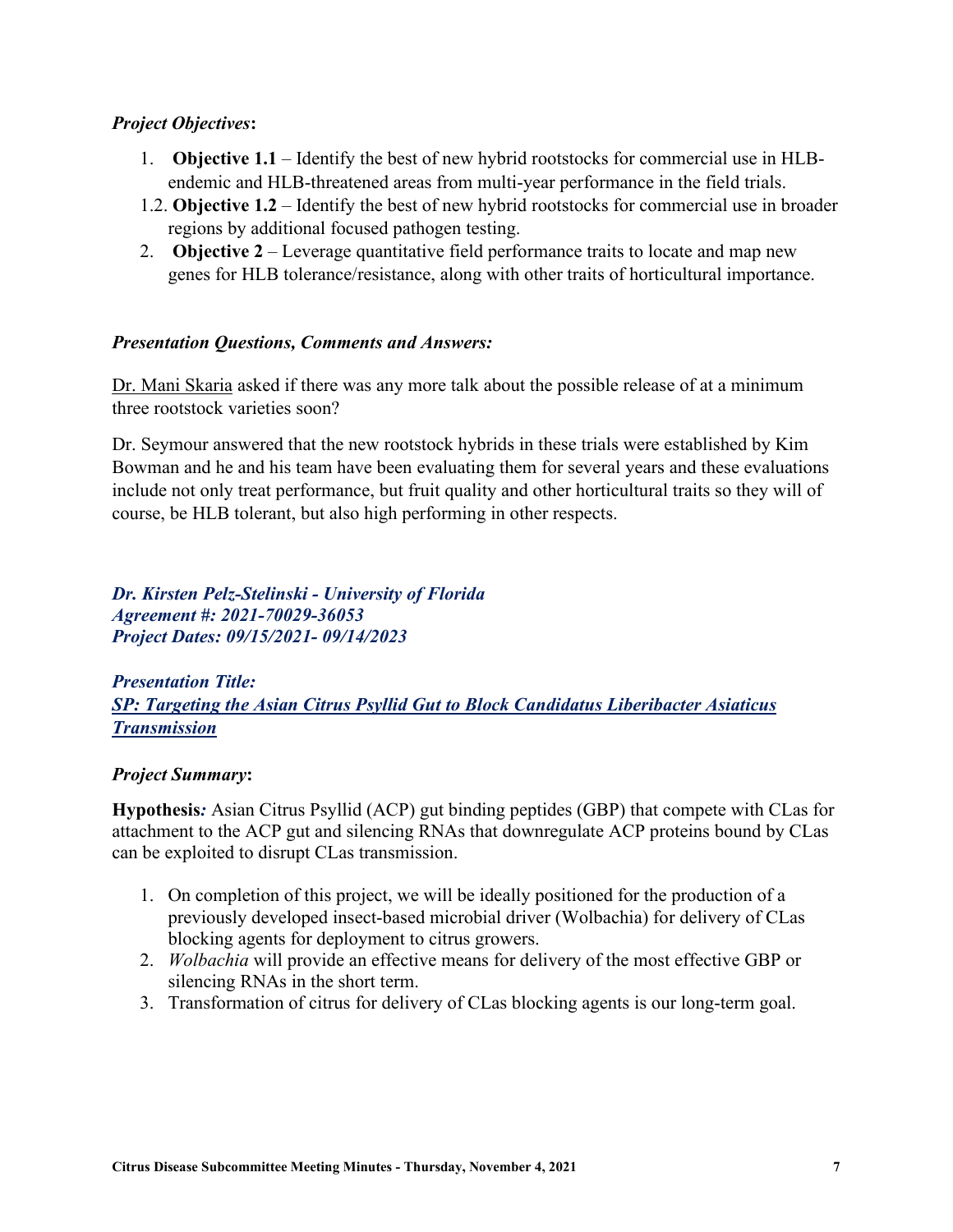### *Project Objectives***:**

- 1. Characterize ACP gut binding peptides.
- 2. Test the ability of GBP to interfere with CLas attachment to the ACP gut epithelium.
- 3. Silence expression of putative ACP gut proteins bound by CLas.
- 4. Develop *Wolbachia* as a delivery system for CLas-blocking peptides or silencing RNAs.

#### *Presentation Questions, Comments and Answers:*

Greg Galloway asked how Dr. Pelz-Stelinski planned on deploying Wolbachia and will she be able to reach 100% of the native population of ACP is has been impacted?

Dr. Pelz-Stelinski answered that to some extent it will take some degree of study, but the interesting thing about Wolbachia is that she didn't have time to explain is that it is capable of pushing itself into the population. The ideal situation would be one where we could artificially lower the population in a Grove by spraying insecticides to knock down the insects that are there and then releasing solids and then using multiple releases to inundate the local population. This method would be the most likely model, and this is what has been similarly done with some of the mosquito releases that have been talked about recently in the news. There would be a competitive advantage in overtaking more local Florida populations, so it's expected that infiltration will occur, but maybe not dominate immediately and that would be something that will be looked at over time, so it's proposed to just do multiple releases at least initially.

Greg Galloway commented that a follow up to that might work for the industry, especially in California. He found that it might be advantageous to make the initial deployment in Southern California residential settings where there are high populations of ACP and then get a feel for how well it works before we deploy it into commercial orchards.

Dr. Pelz-Stelinski replied that she believes that is one great strategy and that there is some precedence for how that could be done. Her team worked on this strategy a bit during a new soil project. If you're familiar with that and there was quite a bit of modeling that was done on how that could best be done, and I think that was one of the strategies that was mentioned so I would think that that would be a part of whatever project came next.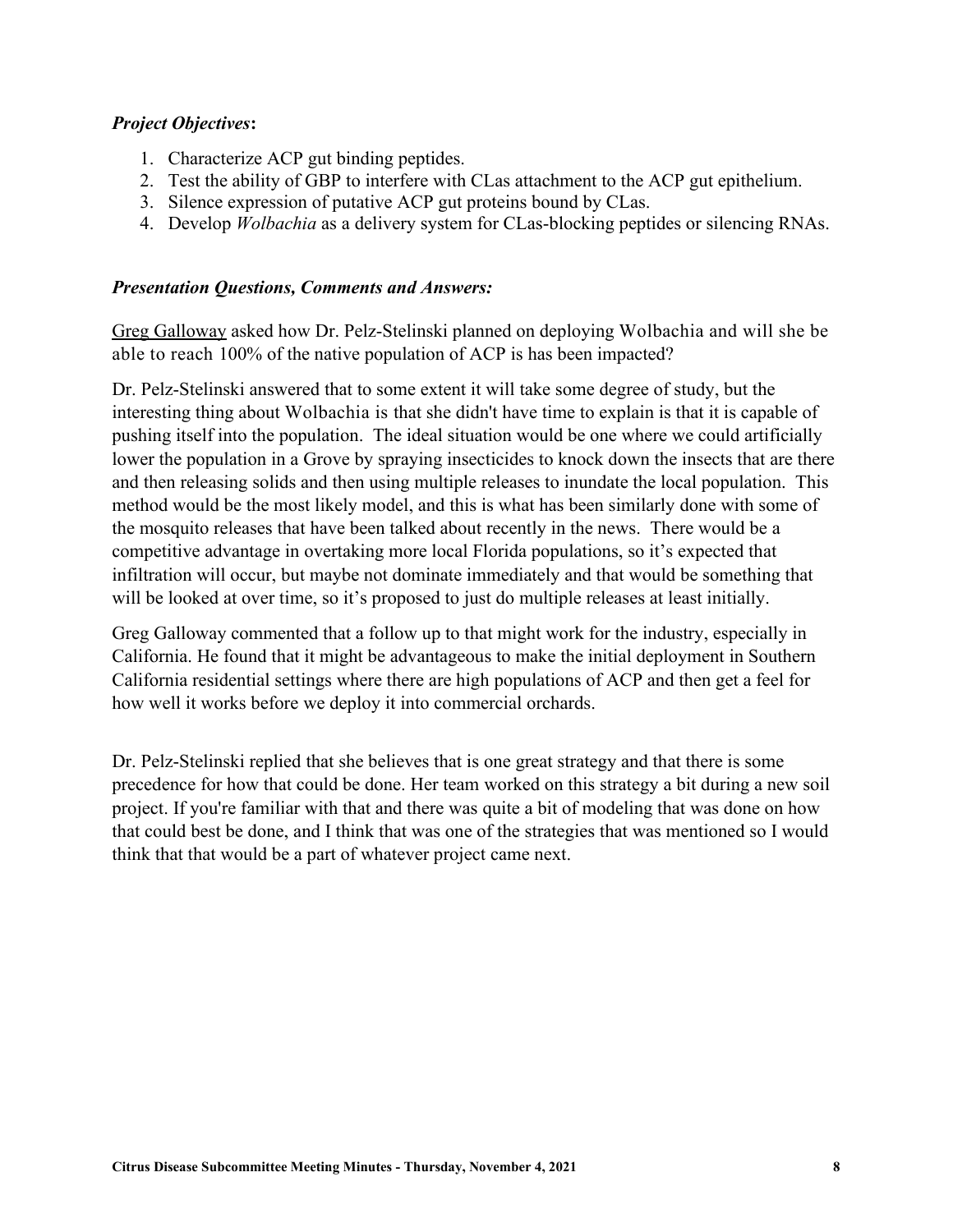*Dr. Robert Shatters – Project Director, USDA, ARS, Fort Pierce, FL Dr. Michelle Heck - Co-Director, USDA, ARS, Ithaca, NY Dr. Marco Pitino - Lead Scientist, AgroSource, Inc. Agreement #: 2020-08451 Project Start Date: 09/01/2020*

# *Presentation Title: Cap: Therapeutic Molecule Evaluation and Field Delivery Pipeline For Solutions To HLB*

### *Project Summary***:**

- 1. FT3 gene causes dwarfing, branching and early flowering.
- 2. We modified Symbionts to contain FT3.
- 3. Non-GMO Tomatoes with the FT3 Symbionts exhibited branching, and dwarfing
- 4. Symbionts can produce molecules in in vitro production systems.
- 5. These therapies can be harvested and used in direct plant applications such as root, foliar, or Direct Plant Infusion (DPI).

### *Project Objectives***:**

- 1. Demonstrate in-field effect of symbionts on citrus performance.
- 2. Improve protein export and systemic movement from symbionts to plant.
- 3. Develop system for affordable biological therapeutics production in plant systems.
- 4. Begin studies comparing delivery strategies in the field.
- 5. Explore ways our findings can work synergistically with other NIFA projects:
	- Symbiont-virus systems for delivery; and
	- Produce peptides discovered in other NIFA grants for evaluation in-field.

#### *Presentation Questions, Comments and Answers:*

Greg Galloway asked if the team had addressed the tested delivery systems that are using trunk injection or some other approach to introducing the symbiont.

Dr. Shatters answered that we the team is working. The team has two agricultural engineers on our on the grant who are developing a delivery strategy that can be automated. So, you basically go in and deliver them in a device that attaches to the tree and insert at the same time so you can go down the row. And use a mechanized strategy of attaching it to the side of the tree and they're just gearing up on that for that work. It is laborious but the engineers are looking at ways to get it field Hardy and mechanized.

Greg Galloway then followed up with a second question asking how the team is reintroducing the symbiont once it has been knocked off the plant?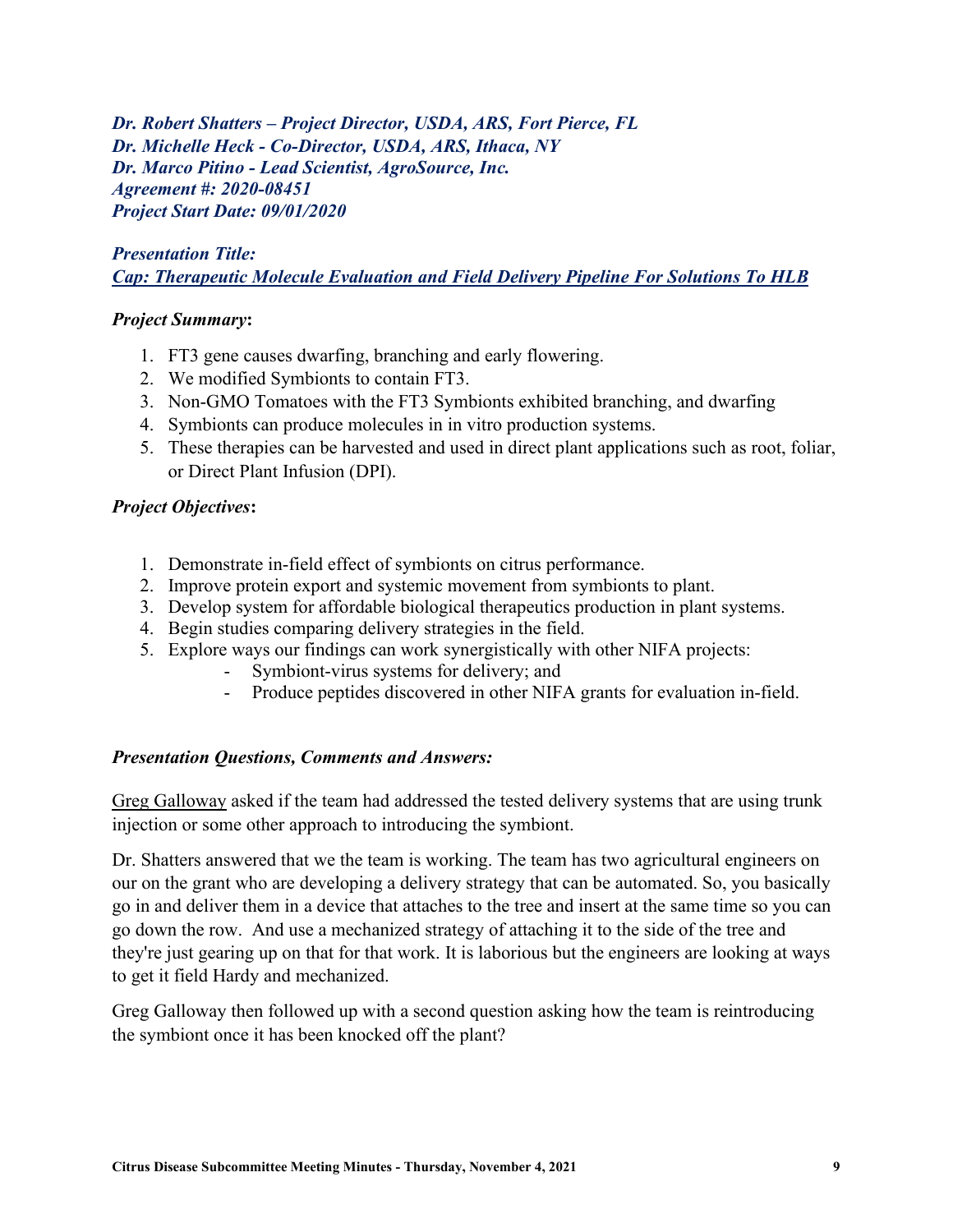Dr. Shatters answered that the team needs to continue to monitor the plants. They have been monitoring them for almost two years now and that hasn't been an issue, because they become very integrally fused with the trunk. He doesn't know how long the plants will last and stay productive at this size. But as long as there are still some of those cells are that are producing, growth regulators it grows back.

Greg Galloway had a third follow up question regarding stacking other elements into the symbiont if it had other problems in the field and you came up with a deployable technique, could it be added to the symbiont?

Dr. Michelle Heck answered that the answer to that is yes. Two things; (1) is we're working on developing symbionts that increase plant defense overall so if you put your symbiont on you are going to help prime the immune system, so the plants are just more resilient and more resistant to whatever is out there. (2) But if you have specific treatments that you want to deliver, we are working with a company called Codex DNA, which is headed up by Dr. Dan Gibson. He is a leading synthetic biologist, and his company helps the team make really large plasmids that we need to engineer with that stacking. The team is also working with Dr. Jim Thompson at ARS in Albany, CA and they have some very interesting technology called gantry that allows us to build these giant vectors. When we want to get involved with stacking different genes that may target different pests or pathogens. The team has also already demonstrated that we can express multiple proteins in a single symbiont. Some of these markers are visual and are very easy for us to follow so we know that it's possible.

Ozgur Bautman asked what is the symbiont issue? Is it like citrus issue that you are attaching here and there or if it's citrus? Why is the team putting emphasis on tomatoes making a vascular connection for instance, so is this plant specific?

Michelle L. Heck answered that the team can generate symbionts on you every plant species that they have tried so far, if there's a compatible interaction. Within the agri-strain that they have a DNA transfer can be initiated. So, the symbiont for our citrus derived from citrus. The symbiont from our tomato derived from the tomato and that's really part of the beauty of this technology is that the team can treat plants with cells derived from those very plants and that is going to help you know the plant. Also expanding the use of novel germplasms that may have traits that are of high economic importance.

Dr. Shatters also explained that with the tomato, the team has run up a production scale to show if it had a negative impact and it didn't yield if they were well taken care of and fertilized well and over the life of a tomato. Now with citrus it depends on the strain. The team screens the strains and certain ones are way more aggressive than others, and we identify ones that are best suited for that crop so the strains that that are best suited for tomato are different than those that are best suited for citrus, and they don't and so far, we have not had an overgrow issue when we use the right strain.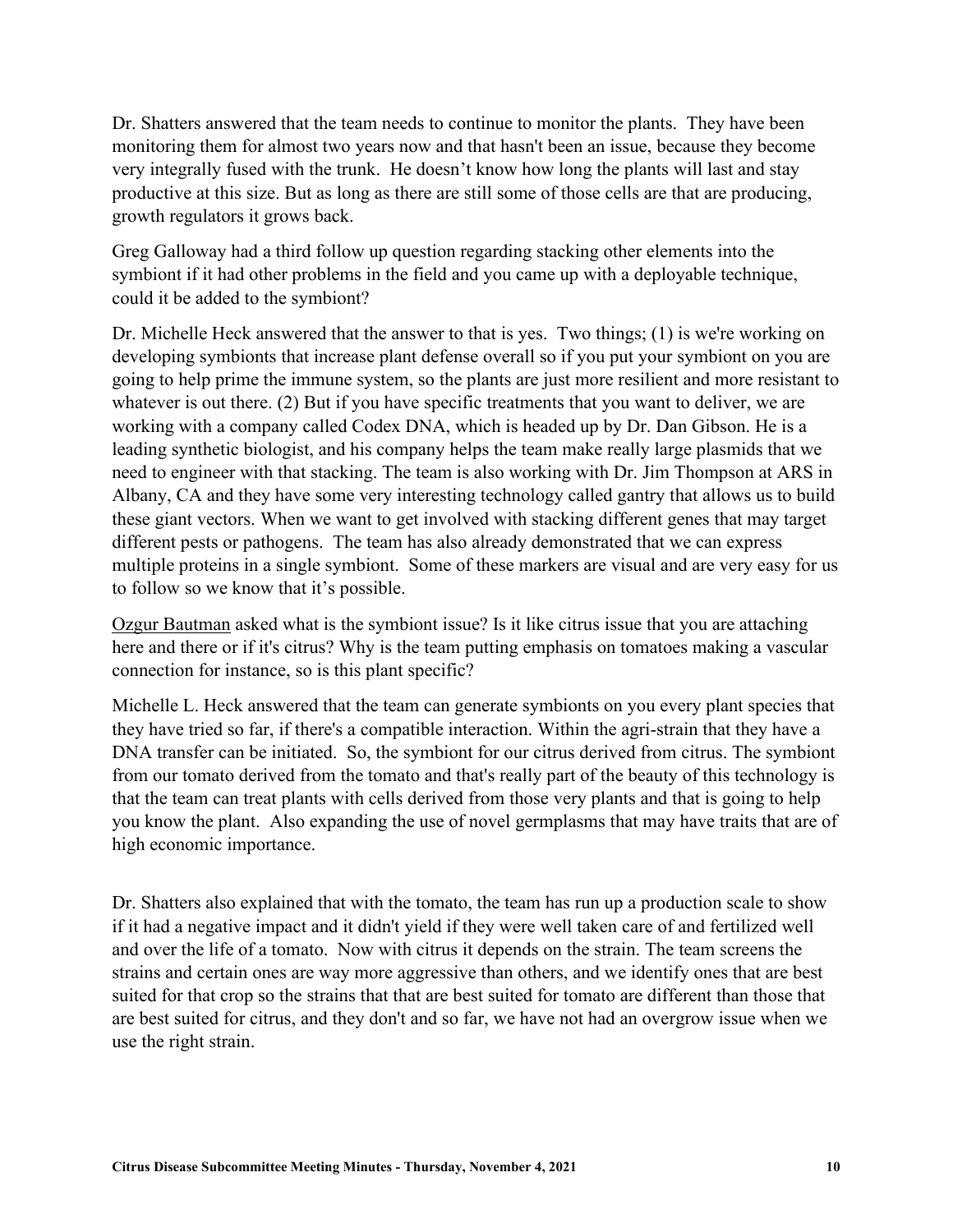*Dr. Ann E. Simon, The University of Maryland Agreement #: 2020-08451 Project Start Date: 09/01/2020*

# *Presentation Title: Phloem-Restricted, Independently Mobile RNA [Ribonucleic acid] Gene Silencing System for Mitigating Citrus Greening by Targeting Liberibacter Asiaticus and Citrus Gene Expression*

# *Project Summary***:**

We all know the problems:

- 1. Psyllids depositing CLas bacteria
- 2. Clogged phloem (veins) not permitting sufficient sugar transport to keep roots alive
- 3. Wide-spread presence of CTV in citrus orchards restricting use of sour orange rootstock

The solution requires:

- 1. Finding a way to kill/reduce growth of CLas bacteria; or
- 2. Keeping the phloem from clogging up by reducing callose and PP2 protein (that becomes "sticky" at higher concentrations); and
- 3. Vaccinating trees against CTV allowing use of sour orange rootstock for healthier trees The solution requires

1. Finding a way to kill/reduce growth of CLas bacteria; or

2. Keeping the phloem from clogging up by reducing callose and PP2 protein (that becomes "sticky" at higher concentrations); and

3. Vaccinating trees against CTV allowing use of sour orange rootstock for healthier trees

# *Project Objectives:*

- 1. Target viruses, fungi, nematodes, and bacteria.
- 2. Reduce plant gene expression.
- 3. Started a company to help develop Citrus yellow vein associated virus (CYVaV) as a treatment for HLB and other tree diseases (currently 10 employees). Have met with USDA and Environmental Protection Agency (EPA)s regulators
- 4. Partnering with USDA Beltsville to test vector against CTV and anti-phloem plugging trials (next year).
- 5. Collaborators at UC Riverside (Vidalakis) testing for pollen, seed, and aphid transmission of CYVaV (all extremely unlikely).
- 6. Field trials in three years?

# *Presentation Questions, Comments and Answers:*

Gregory Galloway asked "… is there any potential regulatory hurdles in this technology?"

Dr. Ann E. Simon answered that that have already met with the USDA and the EPA and they are very excited. The USDA and the EPA are most concerned about the possible pollen transmission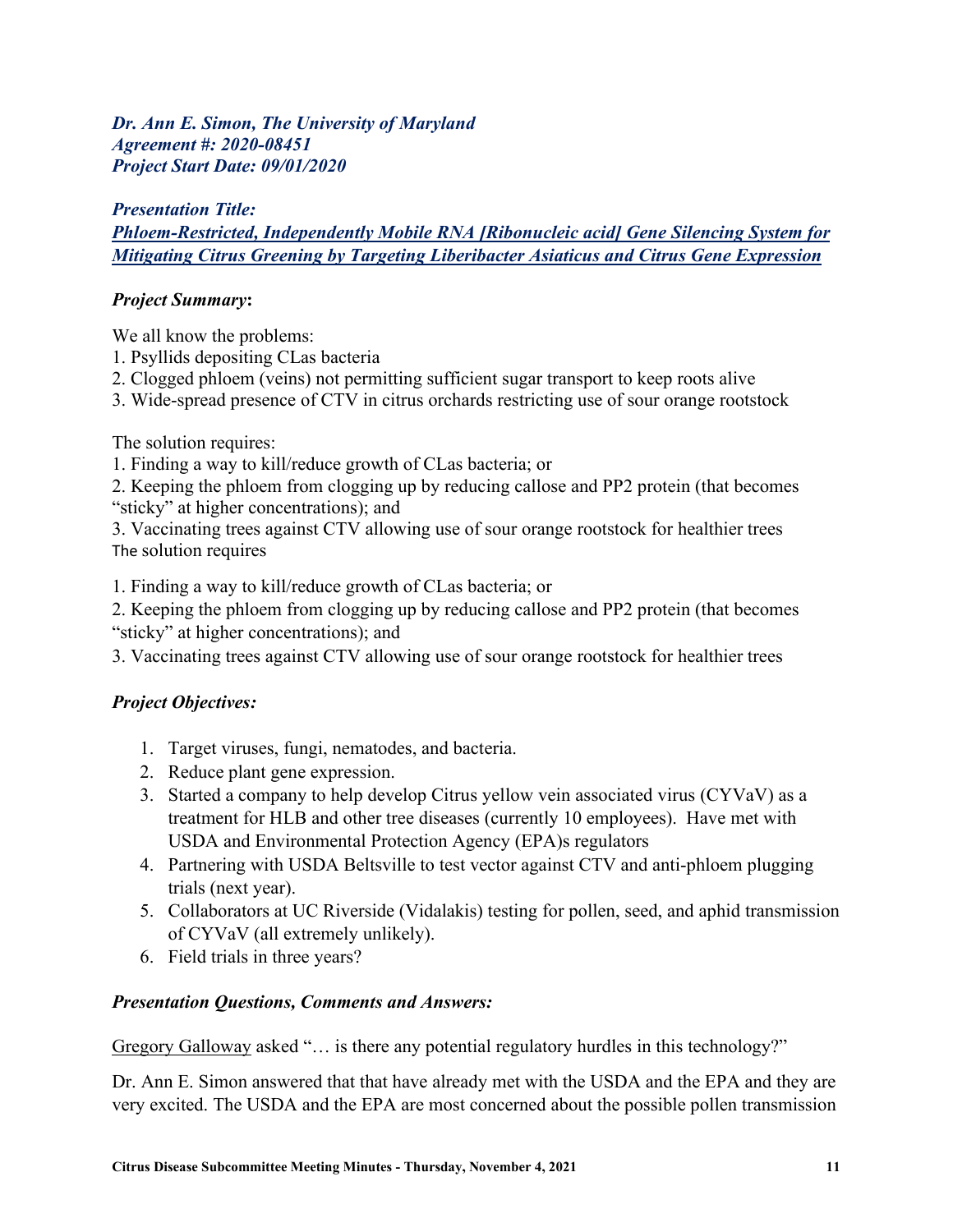or a bad transmission. The program is already doing our due diligence right now with these agencies as we go along in progress.

Dr. Kranthi K. Mandadi asked if peptides sequence protein expression in your limes can be delivered?

Dr. Simon answered yes, she is very hopeful with the siRNAs that she and her team are also looking at other like viruses that appear to not have a host range and can infect pretty much everything and that one would be able to deliver peptides. So, the teams has a grant right now with NSF and USDA to look at both of those things right now. With the vector that the team has, everything is very stable, and the main goal is for the tree to last. So right now, the team is very confident that they will be able to deliver siRNAs for the life of the tree. Peptides are taking longer for the team to do, but the team is hopeful and certainly trying.

Ozgur Batuman was still not understanding how targeting callose synthase and CTV works because he was not aware that targeting bacterium in exocortis would any other way other than in prokaryotes.

Dr. Ann E. Simon answered that it's amazing because they didn't think that the microbiologists that we asked would say it worked. Many microbiologists said no and then a paper was presented in the biologist's archive, which said yes it would work. Subsequently we decided to try it ourselves and they take up small RNAs (between 24 nucleotides in 100). Gene expression can be controlled inside the bacteria by targeting specific Messenger RNAs that does work.

Ozgur Batuman asked if there were "any targets in mind?"

Dr. Ann E. Simon answered that yes, there are specific genes in mind that are being used by others and also that are being targeted for human gene research targeting micro bacteria, so they are essential genes. And the main question is, can we reduce the Messenger RNAs enough so that the CLas last will no longer accumulate and that's the hope is that we will be able to. The tree should be OK with the bacteria in it. Obviously, we would like to be able to clear the bacteria. But if we can clear the flow on this is going to go a long way towards making these trees healthy again and keeping young trees healthy too.

Michelle L. Heck expressed interest in further discussing the use of symbionts with Dr. Simon. Dr. Simon replied that she would be interested in talking to Dr. Heck as well.